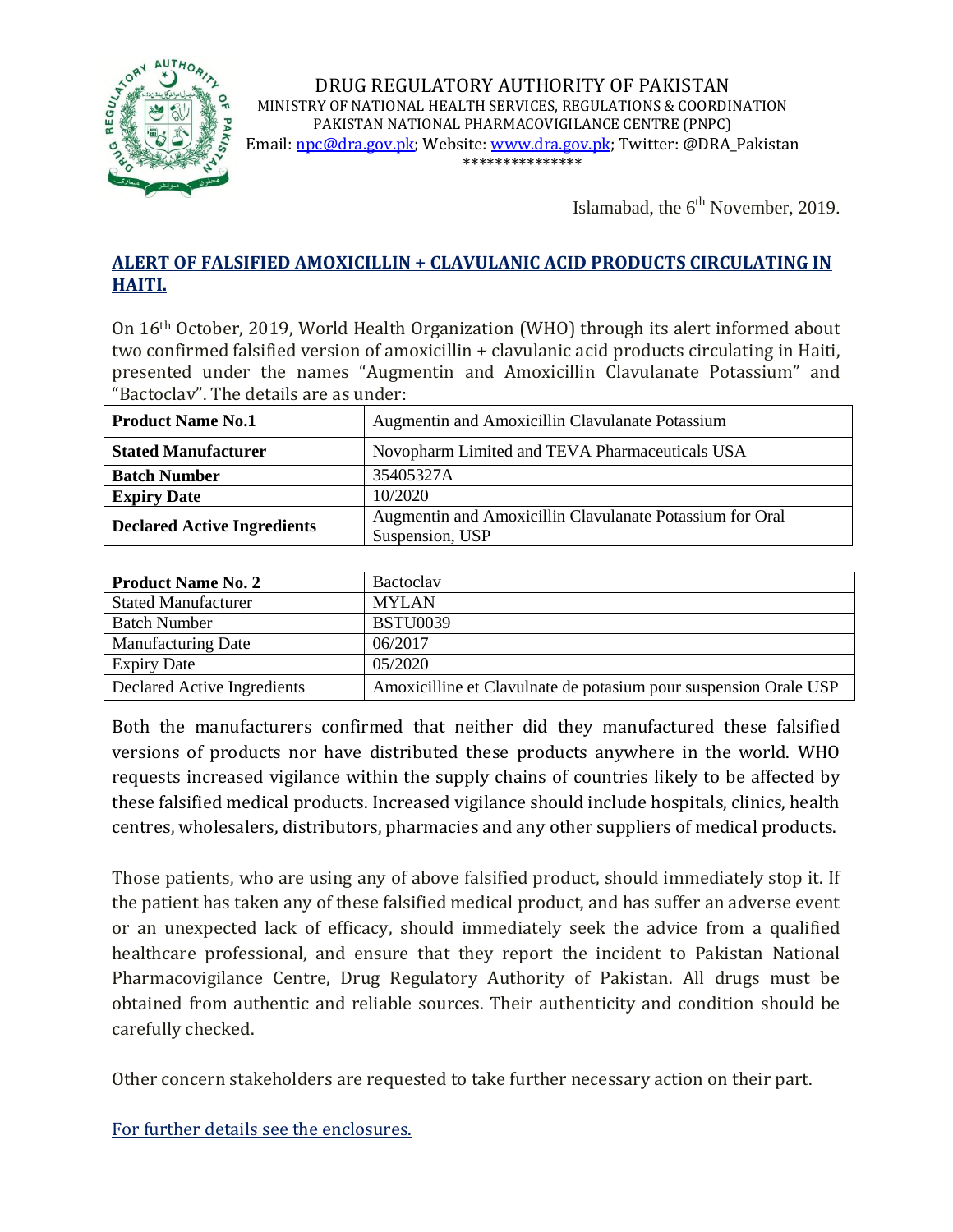

20, AVENUE APPIA – CH-1211 GENEVA 27 – SWITZERLAND – TEL CENTRAL +41 22 791 2111 – FAX CENTRAL +41 22 791 3111 – [WWW](http://www.who.int/).WHO.INT

Ref. EMP/SAV/Alert N°11.2019 16 October 2019

## **Medical Product Alert N°11/2019**

# **Falsified Amoxicillin + Clavulanic Acid products circulating in Haiti**

**This Medical Product Alert relates to two confirmed falsified versions of amoxicillin + clavulanic acid products circulating in Haiti, presented under the names "Augmentin and Amoxicillin Clavulanate Potassium" and "Bactoclav".** 

Genuine amoxicillin + clavulanic acid is used to treat a range of bacterial infections and is referenced on the WHO Essential Medicines List as an access group antibiotic.

WHO was informed by the Haiti Ministère de la Santé Publique et de la Population (MSPP) and Caribbean Public Health Agency's (CARPHA) VigiCarib network (which is a regional reporting system for pharmacovigilance and post market surveillance), that falsified "Augmentin and Amoxicillin Clavulanate Potassium" and "Bactoclav" were found in a pharmacy in Haiti. At this stage, laboratory testing of these products is being facilitated. Product details are listed in the tables below.

#### **1. Augmentin and Amoxicillin Clavulanate Potassium**

### **Table 1: Details of the falsified product Augmentin and Amoxicillin Clavulanate Potassium, subject of WHO medical product alert N°11/2019**

|                        | <b>Product Name Augmentin and Amoxicillin Clavulanate Potassium</b>                                  |
|------------------------|------------------------------------------------------------------------------------------------------|
|                        | Stated Manufacturer Novopharm Limited and TEVA Pharmaceuticals USA                                   |
| Batch Number 35405327A |                                                                                                      |
| Expiry Date 10 2020    |                                                                                                      |
|                        | Declared Active Ingredients Augmentin and Amoxicillin Clavulanate Potassium for Oral Suspension, USP |

The above stated manufacturer has confirmed that:

- They did not manufacture this falsified version.
- The variable details on the product label do not correspond to the genuine manufacturing records.
- There are labelling and packaging inconsistencies.

It should also be noted that:

At this stage, no adverse reactions have been reported to WHO.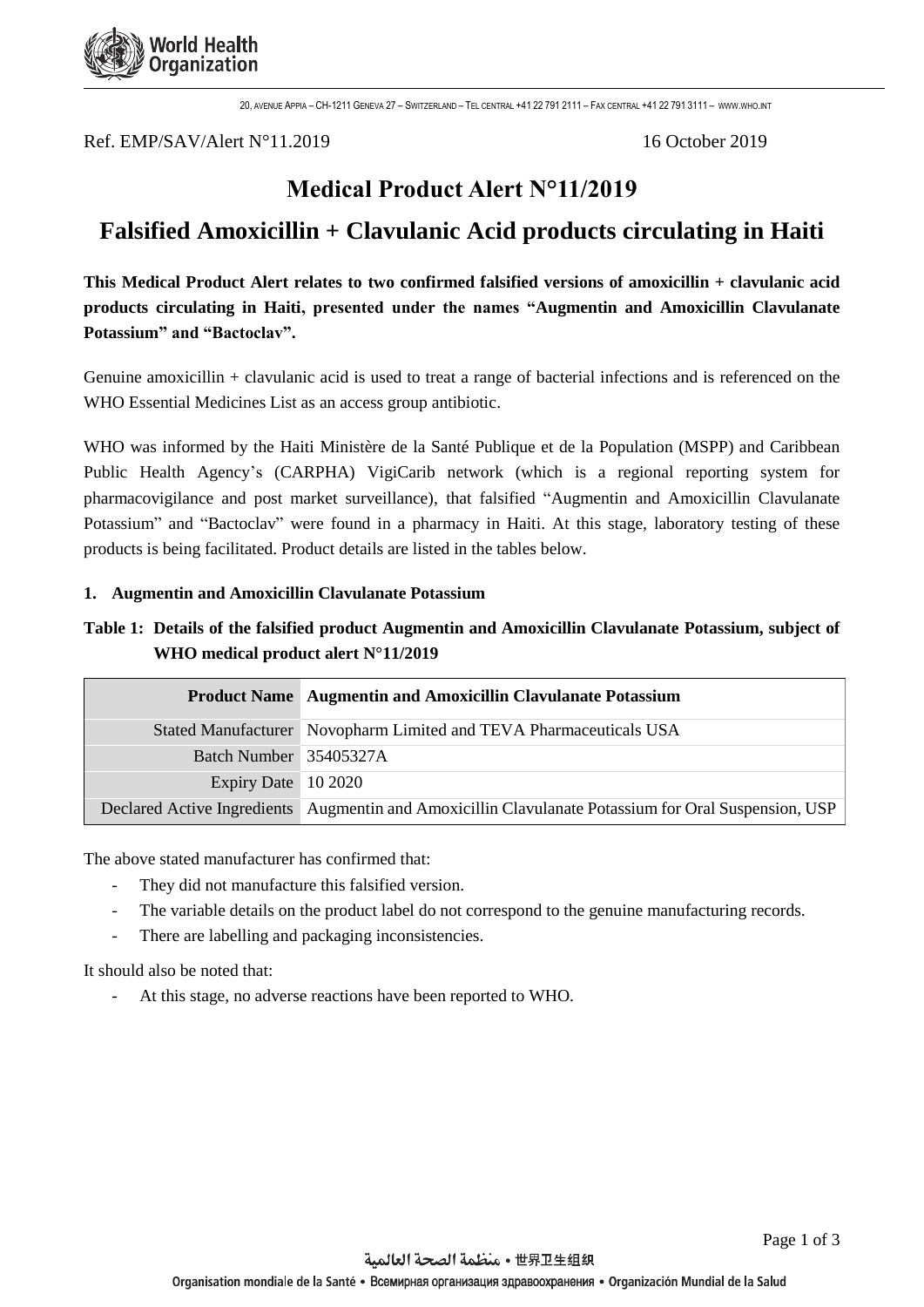20, AVENUE APPIA – CH-1211 GENEVA 27 – SWITZERLAND – TEL CENTRAL +41 22 791 2111 – FAX CENTRAL +41 22 791 3111 – [WWW](http://www.who.int/).WHO.INT

#### **2. Bactoclav**

| <b>Product Name Bactoclav</b> |                                                                                              |
|-------------------------------|----------------------------------------------------------------------------------------------|
| Stated Manufacturer MYLAN     |                                                                                              |
| Batch Number BSTU0039         |                                                                                              |
| Manufacturing Date 06/2017    |                                                                                              |
| Expiry Date 05/2020           |                                                                                              |
|                               | Declared Active Ingredients Amoxicilline et Clavulnate de potasium pour suspension Orale USP |

#### **Table 2: Details of the falsified product Bactoclav, subject of WHO medical product alert N°11/2019**

It should be noted that:

- MYLAN does not manufacture, sub-contract the manufacture nor distribute these products anywhere in the world.
- The packaging is in French language but displays numerous inconsistencies, including spelling errors.
- At this stage, no adverse reactions have been reported to WHO.

Photographs are available on the following pages.

Falsified Amoxicillin + Clavulanic Acid products are regularly reported to the WHO Global Surveillance and Monitoring System. Therefore, WHO requests increased vigilance within the supply chains of countries likely to be affected by these falsified medical products. Increased vigilance should include hospitals, clinics, health centres, wholesalers, distributors, pharmacies and any other suppliers of medical products.

If you are in possession of the above specific products, please do not use. If you have taken these falsified medical products, or if you suffer an adverse event or an unexpected lack of efficacy, please seek immediate advice from a qualified healthcare professional, and ensure they report the incident to your local Ministry of Health/National Medicines Regulatory Authorities/National Pharmacovigilance Centre.

All medical products must be obtained from authentic and reliable sources. Their authenticity and condition should be carefully checked. Seek advice from a healthcare professional in case of doubt.

National health authorities are asked to immediately notify WHO if these falsified medical products are discovered in their country. If you have any information concerning the manufacture, distribution, or supply of this medical product please contact [rapidalert@who.int](mailto:rapidalert@who.int).

## **WHO Global Surveillance and Monitoring System for Substandard and Falsified Medical Products**

For further information, please visit our website: [www.who.int/medicines/regulation/ssffc/en/](file:///C:/Users/leedi/AppData/Local/Microsoft/Windows/INetCache/Content.Outlook/3ACY5GDP/www.who.int/medicines/regulation/ssffc/en/)